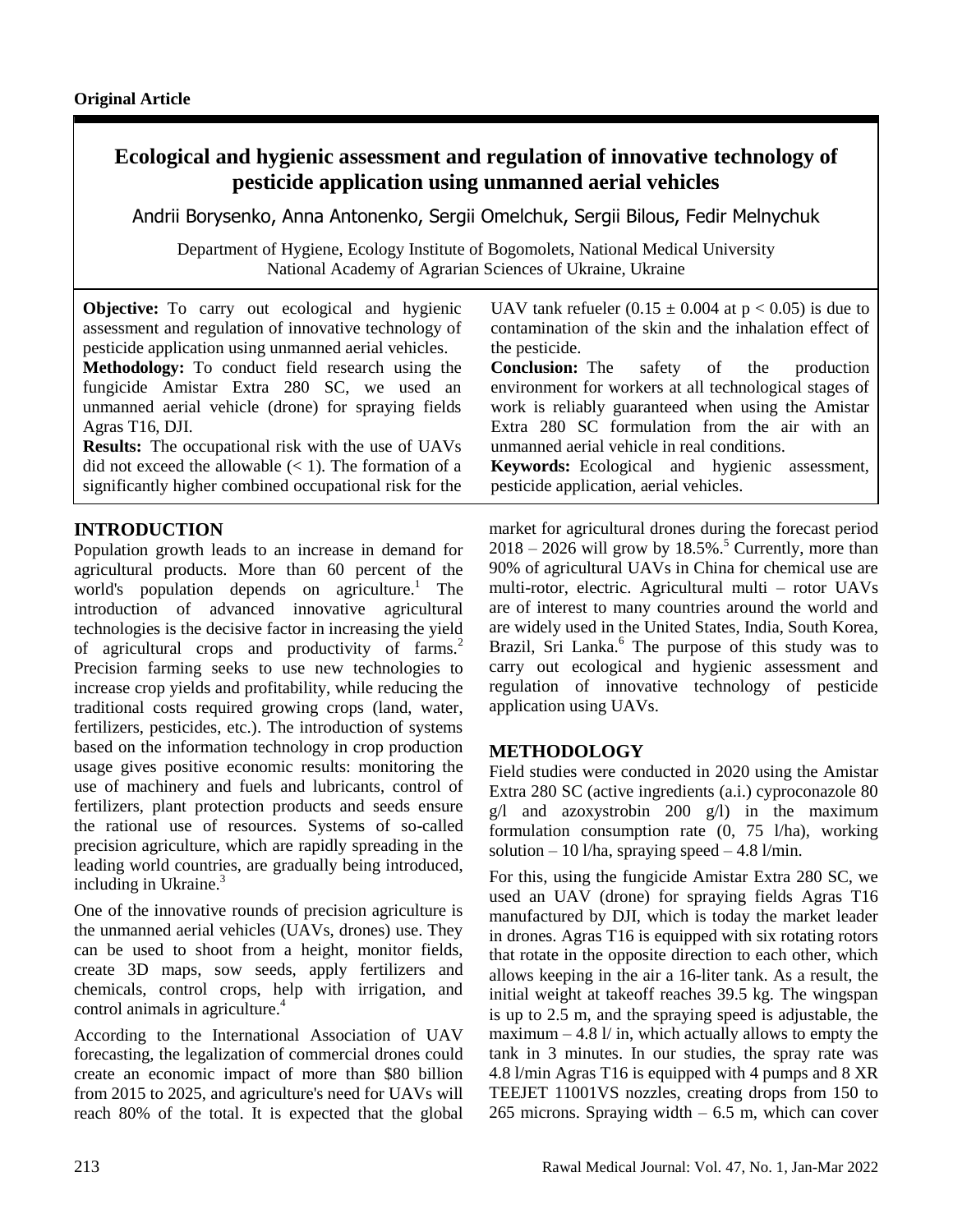an area of 10 hectares per hour. The speed of the drone was 25 km/h.

To ensure accurate and stable field treatment, the sprayer is equipped with an electromagnetic flowmeter. The flight altitude of the drone (spray height) above the ground is 1.5m. The maximum controlled flight range is up to 5 km.[7](#page-3-6) During the field tests, we chose to place the remote piloting point (ground control station and sprayer tank) at 30m. This distance allowed to effectively organizing all the necessary stages of the introduction of ChPPP unmanned method on the ground and in the air at visibility distance.

The maintenance of the Agras T16 drone involved two persons (operators), professional users, trained and responsible for the safe conduct of the unmanned aircraft flight, which is performed by remote control equipment. The operator №1 (external pilot) was responsible for the unmanned aircraft control; the duration of the drone staying in the air was about 4 minutes before the next tank refueling. The operator №2 prepared the working solution, refueled the drone, the duration of the operation was  $5 - 7$  minutes, 7 consecutive operations were performed. The total cultivated area was 7 hectares. Treatment of soybean crops was carried out for 60 minutes (excluding the previous flight of the field, to determine its boundaries, size, shape, and formation of the flight map). Operator №1 and operator №2 during operations were dressed in special protective clothing: overalls made of synthetic fabric and boots. Rubber gloves, goggles and respirators were used as personal protective equipment.

Air sampling of the operators' breathing zone, the wear zone was carried out using a portable electro aspirator "Typhoon". Air samples were taken on a paper filter "blue tape" (BT), silica gel and polymer resin XAD-2. When performing each operation at three parallel points, 3 samples were taken sequentially. To assess the possible wear of the aerosol and soil contamination outside the treated areas, we also tested an experimental approach $8.9$  $8.9$  to determine the active ingredients of pesticide formulation in sedimentation samples. The method is based on the simultaneous monitoring of the active ingredients content due to the wear of the aerosol in the air and the substance that settled on the ground on the border of the sanitary gap between the treated area and settlements, livestock complexes, places of manual work on crops, water and boom spraying should be not less than 300m (when using a fan sprayer – 500m),  $2000m -$  during aircraft treatment,  $10 - 15m -$  within personal farms.

Studies of the pesticides content on the workers' skin surface were performed after the operation with degreased and soaked in ethyl alcohol diluted in water in a ratio of 1: 1, gauze napkins and stripes  $(3 - \text{layer})$ stripes (outer layer – cotton fabric, middle layer – medical gauze, internal – the filter "blue tape")) on overalls. Quantitative determination of the content of active substances was performed by high – performance liquid and gas-liquid chromatography.

All work on the introduction of pesticides was carried out in the early morning (up to 10 AM) and evening hours (after 7 PM) with minimal upward air currents, with air velocity not exceeding – 3m/sec, air temperature not higher than  $+ 22^{\circ}$ C, relative humidity was in the range of  $35 - 70\%$ .

Occupational risk assessment was performed in accordance with the guidelines.<sup>10</sup> Because Amistar Extra 280 SC is a combined formulation, the simultaneous effect of two active ingredients is possible. Therefore, to assess, we calculated the magnitude of occupational risk in the combined exposure of both active substances in one formulation. The combined risk (CR) was determined by simply summing the risk values of several active substances in a complex intake.

**Statistical Analysis:** The data were analysed using SPSS 22.

# **RESULTS**

It was found that the concentration of azoxystrobin and cyproconazole in the air of the working zone and zone of possible wear in all variants of experiments did not exceed the limits of quantitative determination of methods. Even established for these substances standards in the air. When preparing a working solution of the pesticide in the air of the tanker's working area, the concentration of azoxystrobin was  $0.002$  mg/m<sup>3</sup>, cyproconazole  $-0.06$  mg/m<sup>3</sup>, which exceeded the LOQs of the methods, but met the hygienic standards approved in Ukraine. The data obtained during the aspiration sampling of air in the possible wear zone of the Amistar Extra 280 SC formulation, were identical to the previous ones, i.e. the concentrations of active ingredients are less than the methods' LOQs. It was found that the concentration of azoxystrobin was 0.005 mg and cyproconazole  $-0.003$  mg in the washings from the gloves of the operator №2 (tanker of the drone sprayer tank), from the open (face, neck) and closed areas of the skin was lower than the limit of quantification of the respective methods. The content of active ingredients of the Amistar Extra 280 SC formulation in the washes and stripes on the overalls of the operator №1 (external pilot of the drone) was below the methods' LOQs (Table 1). Analysis of calculations to determine the inhalation risk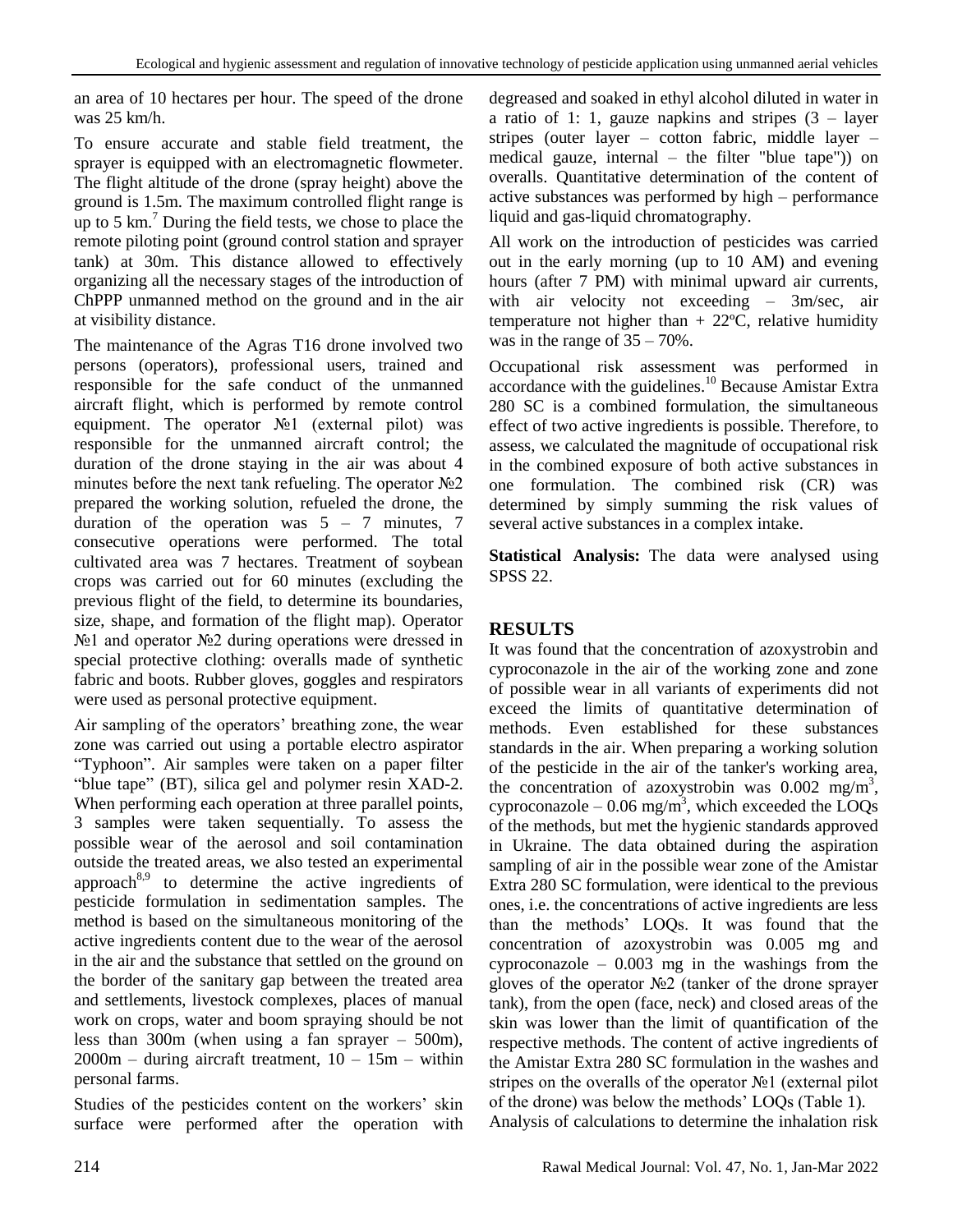| <b>Active</b><br><b>Ingredients</b> |                                                |                             | Air in Zone of $(n = 6)$       |                                 |                            |            |            |  |  |
|-------------------------------------|------------------------------------------------|-----------------------------|--------------------------------|---------------------------------|----------------------------|------------|------------|--|--|
|                                     | <b>Air in Breathing</b><br>Zone of $(n = 6)$ : |                             | 10 m from<br><b>Field Edge</b> | 100 m from<br><b>Field Edge</b> | <b>Possible Wear After</b> |            |            |  |  |
|                                     | Operator No <sub>1</sub><br>(External Pilot)   | Operator $N2$<br>(Refueler) | Application<br>Moment          | Application<br>Moment           | 1 Hour.                    | 3 Days     | 7 Days     |  |  |
| Azoxystrobin                        | $< 0.001*$                                     | 0.002                       | $< 0.001*$                     | $< 0.001*$                      | $< 0.001*$                 | $< 0.001*$ | $< 0.001*$ |  |  |
| Cyproconazole                       | $< 0.05*$                                      | 0.06                        | $< 0.008*$                     | $< 0.008*$                      | $< 0.008*$                 | $< 0.008*$ | $< 0.008*$ |  |  |

**Table 1: The content of active substances of the Amistar Extra 280 SC in air samples, mg/m<sup>3</sup> .**

**Table 2: Values of potential risk of dangerous influence of the Amistar Extra 280 SC on the tanker and the external pilot of the UAV.**

| <b>Active</b><br><b>Ingredients</b> | <b>Risk Values</b>                 |      |                                  |      |                                       | <b>Inhalation</b> |                                     | <b>Percutaneous</b> |                                     | <b>Combined</b> |             |      |
|-------------------------------------|------------------------------------|------|----------------------------------|------|---------------------------------------|-------------------|-------------------------------------|---------------------|-------------------------------------|-----------------|-------------|------|
|                                     | Inhalation,<br>$\times$ 10 $^{-2}$ |      | Percutaneous<br>$\times$ 10 $^2$ |      | Complex,<br>$\times$ 10 <sup>-2</sup> |                   | <b>Risk Share,</b><br>$\frac{6}{9}$ |                     | <b>Risk Share,</b><br>$\frac{6}{9}$ |                 | <b>Risk</b> |      |
|                                     | R                                  | TD   | R                                | TD   | R                                     | TD                | R                                   | TD                  | R                                   | TD              |             | TD   |
| Azoxystrobin                        | $0.04*$                            | 0.02 | 0.18                             | 0.17 | $0.22*$                               | 0.19              |                                     | $\mathbf{I}$        | 83                                  | 89              | $0.15*$     | 0.09 |
| Cyproconazole                       | $12.4*$                            | 7,08 | $2,73*$                          | 2,51 | $15,13*$                              | 9,59              | 82                                  | 74                  | 18                                  | 26              |             |      |

showed that it is higher for azoxystrobin and cyproconazole for the operator №2, and the difference between the tank refueler and the UAV external pilot in the field studies is significant according to Student's criterion ( $p > 0.05$ ). The calculated percutaneous risk of a worker engaged in refueling a drone tank is also significantly higher for cyproconazole. Significantly higher levels of inhalation and percutaneous risks of the tanker of the UAV sprayer tank caused a significant difference between the complex (azoxystrobin and cyproconazole) and combined risks (Table 2).

The combined risk values of the UAV refueler (0.15  $\pm$ 0.004) significantly exceeded the data obtained for the external pilot  $(0.009 \pm 0.003)$ . The share of percutaneous risk for the tanker by azoxystrobin and cyproconazole was 83% and 18%, respectively. For the UAV external pilot, the share of percutaneous risk was 89% and 26%, respectively. The share of inhalation risk for the external pilot of the UAV by azoxystrobin – 11% and cyproconazole –  $74\%$ , for the tanker of the UAV by  $a$ zoxystrobin – 17% and cyproconazole – 82%.

### **DISCUSSION**

Comparing the working conditions of the UAV tanker and the knapsack sprayer tanker, we can state the absence of significant differences, i.e. there is no increased or decreased risk of this operation. The advantage of using a UAV is that this technology separates the person who applies ChPPP from direct contact with the spray, and as a result exponentially reduces the risks to a level no more than an outside observer, about 2-3 orders of magnitude less. $^{11,12}$  $^{11,12}$  $^{11,12}$  $^{11,12}$ 

The obtained results of analysis of air of the wear zone, selected by aspiration and sedimentation methods, indicate that the drift of the pesticide did not exceed 10 m under the studied conditions of formulation application (speed, drone movement, flow rate, nozzle type) and meteorological parameters. This correlates with as it was found that the wear zone of CHPPP to the level of 1% of the total pesticide when using UAVs decreased from the edge of the field by a distance of 7.5 m in the wind and to 0.1% of the total the amount of pesticide at a distance of  $32m^{4,13,14}$  On average, 0.28 – 0.54% of the total amount of introduced material settled in the observation area in the wind, the vast majority (about 82%) settled during the first 7.5m in the wind.

According to, a tractor operator working on a tractor aggregated with a boom sprayer has a higher risk of harmful effects than a sprayer tank refueler that does not correlate with the data obtained in our study.<sup>16,17</sup> It is also obvious that the pesticide wear potential is much higher during rod and fan treatments compared to knapsack application, according to it can reach more than  $25m$ .<sup>18</sup> Therefore, we can assume that the wear zone of ChPPP in the use of UAVs is smaller than in tractor treatment.

Of course, this assumption requires a more detailed study with different combinations of input parameters